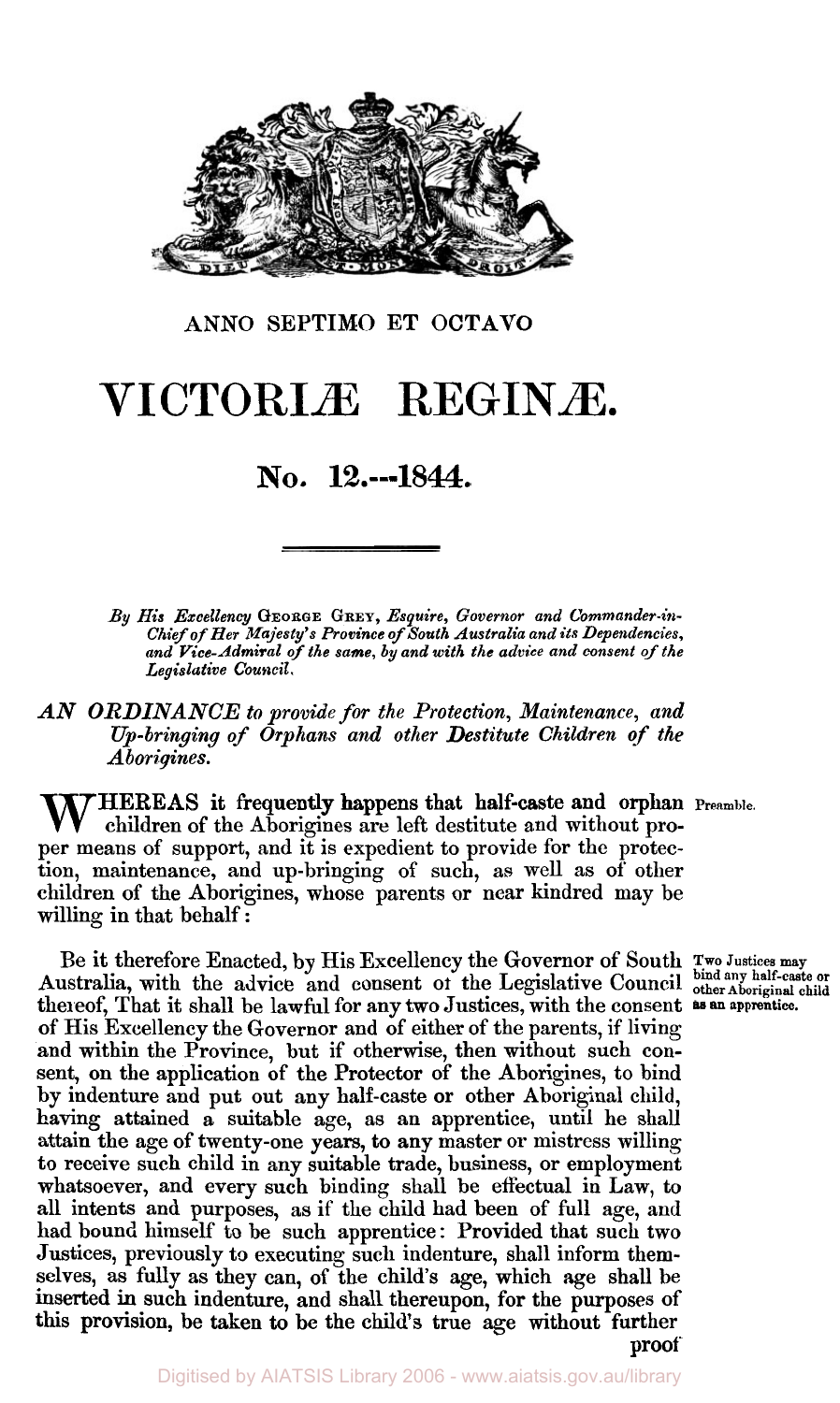proof: Provided also, that such Justices shall see that in the indenture due and reasonable provision is made for the maintenance, clothing, and proper and humane treatment of any such apprentice.

**Power of Justices** II. And be it Enacted, That it shall be lawful for any Justice, upon complaint by any such master and mistress, or by any such apprentice, or by the Protector of Aborigines, of misbehaviour by the apprentice on the one hand, or of ill-usage by the master on the other, to issue a summons or warrant to bring the party complained of before any two Justices, who may investigate the matter, and either dismiss such complaint, or punish the party complained of, if the master by fine not exceeding Ten Pounds or imprisonment, if the apprentice by imprisonment not exceeding in either case three months ; and if it shall appear to such Justices that there is or has been ill-usage by the master, or incorrigible misconduct in the apprentice, it shall be lawful for such Justices to make an order cancelling and annulling the indentures.

> III. And be it Enacted, That in the event of the death of any such master or mistress, his or her executor or administrator may, with the approbation of the Governor, and on the recommendation of the Protector of Aborigines, assign any such indenture for the residue of the term then unexpired therein, and any two Justices may, in case of such death, or upon the application of the master or mistress, with the consent aforesaid, in case it shall appear to be for the benefit of the apprentice so to do, assign any such indenture to any other person, or may absolutely cancel the indenture, in case there shall be no such executor or administrator: Provided that in every such case of assignment, the assignee shall be as much bound to perform the several covenants of the indenture, as if he or she had been the master or mistress originally named therein.

> IV. Provided always, and be it Enacted, That it shall be lawful for the Protector of Aborigines, or such other officer as the Governor may from time to time, by *Gazette* notice in that behalf, appoint, to visit every such apprentice, and to enter the dwellinghouse or premises, where he may be employed or reside, and ascer**tain** whether the terms of the said indentures have been fulfilled; and he shall, from time to time, make such reports to the Colonial Secretary as may be required by order of the Governor, or as he may see to be necessary, regarding the treatment and attention paid to the moral or religious welfare of the apprentice.

**Protector** of **Abo-** V. And be it Enacted, That the Protector of the Aborigines of South Australia shall, by virtue of his office, be the legal guardian of every half-caste and other unprotected Aboriginal child, whose **parents** are dead or unknown, or either of whose parents may signify before a Magistrate his or her willingness in this behalf, until such child shall attain the age of twenty-one years; and the said Protector shall have and exercise the same powers as any guardian of infants lawfully appointed according to the order and course observed in England.

VI. **And** 

**between masters and apprentices.** 

**Assignment or revocation of indenture.** 

**Protector of Aborigines to visit and report.**